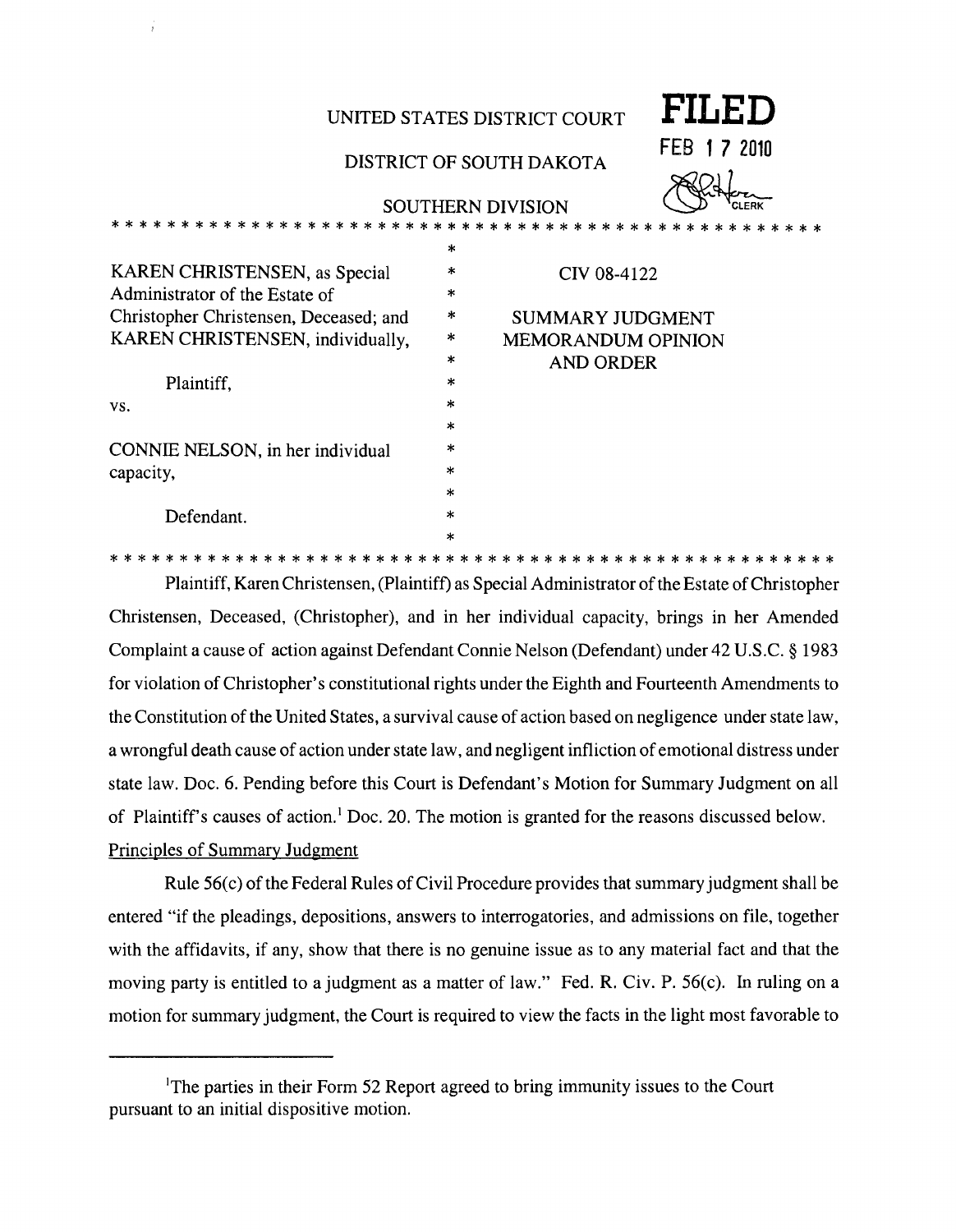the non-moving party and must give that party the benefit of all reasonable inferences to be drawn from the underlying facts. *AgriStor Leasing v. Farrow,* 826 F.2d 732, 734 (8th Cir. 1987). The moving party bears the burden of showing both the absence of a genuine issue of material fact and its entitlement to judgment as a matter of law. Fed. R. Civ. P. 56(c); *Anderson v. Liberty Lobby, Inc.,* 477 U.S. 242 (1986).

Once the moving party has met its burden, the non-moving party may not rest on the allegations of its pleadings but must set forth specific facts, by affidavit or other evidence, showing that a genuine issue of material fact exists. Fed. R. Civ. P. 56(e); *Anderson,* 477 U.S. at 257; *City ofMt. Pleasant v. Associated Elec. Coop., Inc.,* 838 F.2d 268,273-74 (8th Cir. 1988). Rule 56(c) "mandates the entry of summary judgment, after adequate time for discovery and upon motion, against a party who fails to make a showing sufficient to establish the existence of an element essential to that party's case, and on which that party will bear the burden of proof at trial." *Celotex Corp. v. Catrett,* 477 U.S. 317,322 (1986).

#### FACTUAL BACKGROUND

The following facts, viewed in the light most favorable to the nonmoving party, Plaintiff, constitute the factual background of this case. On July 13, 2007, sixteen-year-old Christopher was adjudicated by a circuit court judge in State Court as a juvenile delinquent after being present with others juveniles who shot out street lights in Vermillion, South Dakota, with a **BB** gun. The judge ordered Christopher to complete 90 days of supervised probation, pay restitution of \$137.77 and perform 20 hours of community service. Defendant, who has been a State Court Services Officer since 1978, was assigned to Christopher's case. Defendant met with Christopher, his mother who is the Plaintiff in this action, and Christopher's grandmother after the July 13, 2007 hearing to discuss the conditions of probation which were approved by the judge. At that time community service options were discussed and both Plaintiff and Defendant were going to check out the different options. Within a couple of days Defendant contacted Plaintiff regarding the option of Christopher working at the Clay County Courthouse.

Christopher had suffered from asthma since he was a toddler. Although Christopher had been at times involved in and active in organized and unorganized sports, he had previously been hospitalized on occasion because of his asthma. Dust, oak wood and wheat were some of the things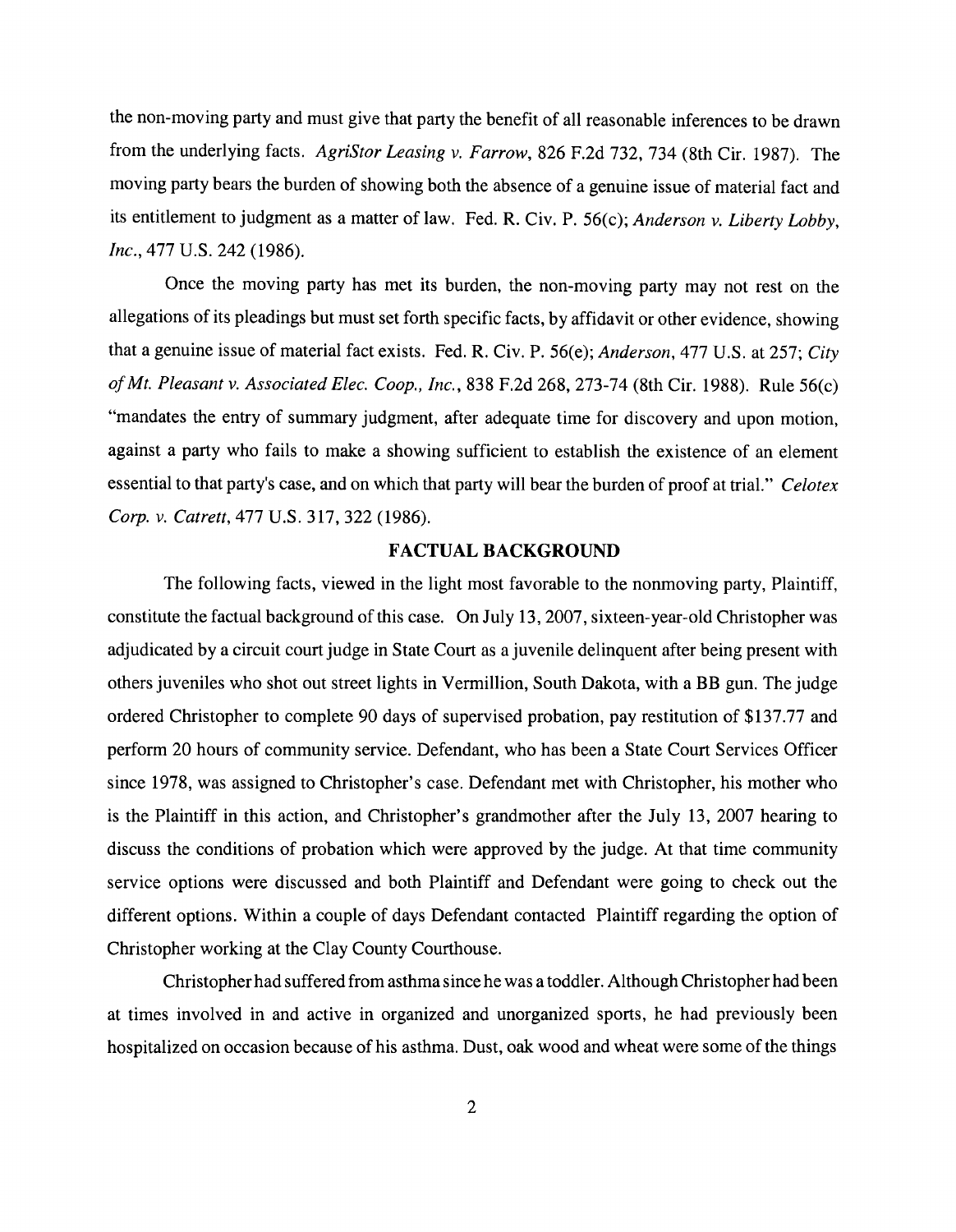that would trigger Christopher's asthma attacks. Since April of 2006 Christopher had an inhaler in his possession at all times.

Defendant denies being told on July 13,2007, that Christopher had asthma, and denies ever knowing prior to his death that Christopher had asthma. Defendant's position on this point is disputed by both Plaintiff and Christopher's grandmother. Plaintiff testified at her deposition that she advised Defendant that Christopher was prevented from getting a part-time job walking the bean fields because of his asthma and the impact "herbicides and other things" would have on the asthma. Plaintiff also testified that she told Defendant that because of Christopher's asthma he would be carrying his inhaler on him at all times and that she wanted Defendant to know that if Christopher pulled out his inhaler he was not in possession of some other kind of drug. Christopher's grandmother testified at her deposition that her daughter, Plaintiff, advised Defendant at the July 13,2007 meeting that Christopher carried an inhaler in his pocket due to his asthma. Christopher's grandmother further testified that Defendant looked at them and nodded her head in acknowledgment after being advised that Christopher was an asthmatic. The Court on a motion for summary judgment must consider the evidence in a light most favorable to the non-moving party, that being the Plaintiff. Accordingly, the Court does for the purpose of this motion resolve the evidence conflict in favor of the Plaintiff and does consider that for the purpose of deciding this motion, that the Defendant knew of the nature and extent of Christopher's asthma condition.

After being advised by the Clay County State's Attorney's office that boxes needed to be moved from the office, Defendant advised Christopher and Plaintiff that Christopher could move those boxes to satisfy some of the hours of his community service requirement. Christopher then performed community service work at the Clay County Courthouse on July 19, 20, 26, and 27, 2007. Christopher worked with the janitor, Joan Downey, doing such things as cleaning gutters and window wells and taking recycling to the recycling center. The janitor had been asked by the auditor to clean the attic of the Clay County Courthouse. On July 26, 2007, Christopher and two other juveniles went through furniture and rearranged boxes in the attic. They then moved boxes from the Clay County State's Attorney's office to the courthouse attic.

One of the boys who performed community service with Christopher on July 26 and July 27, 2007, at the courthouse stated in his affidavit that Defendant advised them on July 26 that they would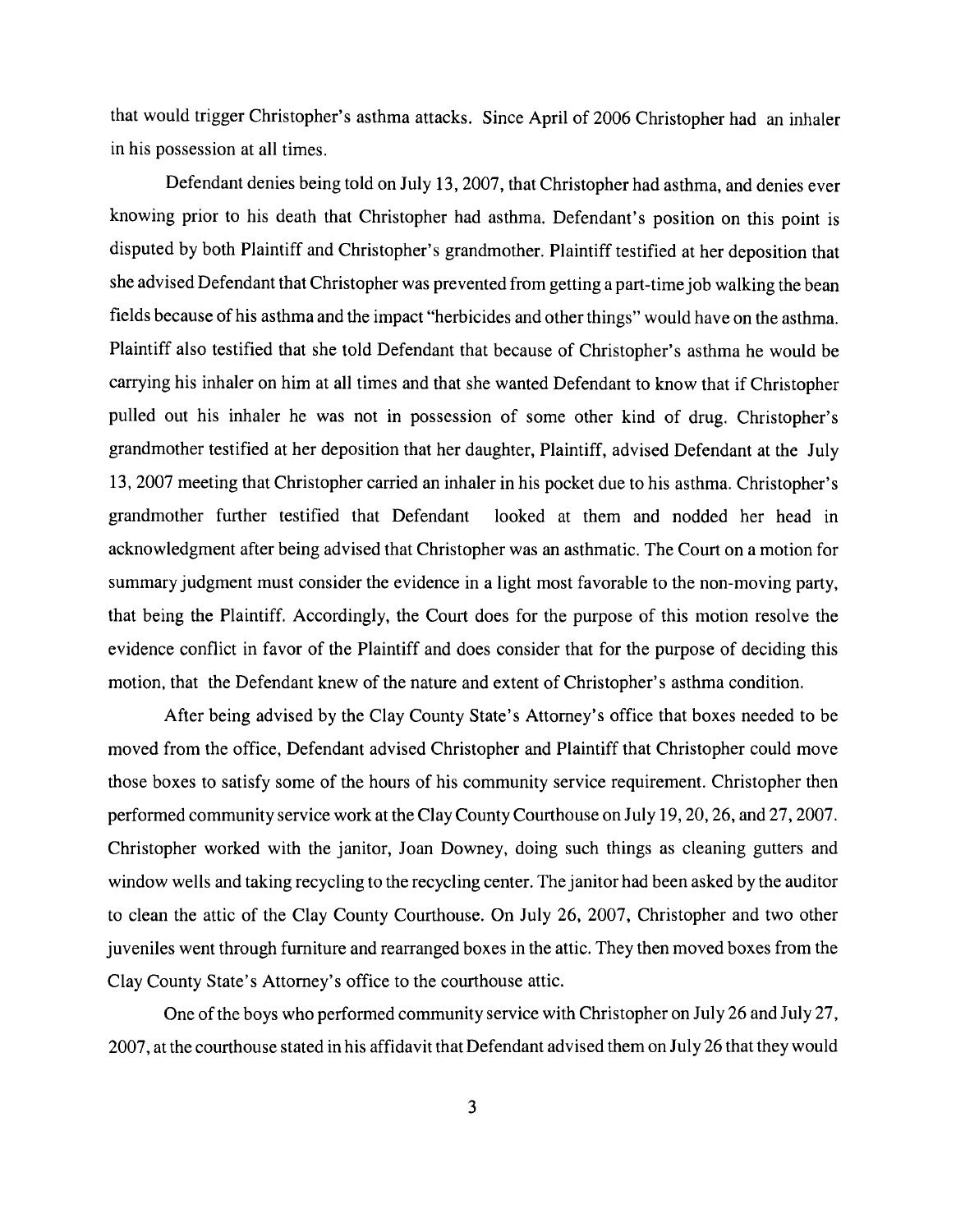be helping the janitor clean the courthouse attic that day. This boy described the attic floor as being covered with a thick layer of dirt and with all of the boxes and furniture in the attic being covered with dust. In addition, this boy saw dead bats in the attic. Defendant had been in the attic within a year of the time the boys were sent there to work and had observed that the attic was dusty. The boys were each provided with a mask to wear over their mouths and gloves to wear while they were in the attic. Shortly after going into the attic the janitor began sweeping dirt from the floor into piles while Christopher and the boy were moving furniture and boxes in the attic. Christopher and the boy also picked up some of the dirt and garbage from the attic floor and took it to the dumpster. They worked in the attic a couple of hours.

The boy who performed community service with Christopher described the air quality in the attic as being bad and stated that everyone cleaning in the attic had to take frequent breaks and leave the attic because of the dust in the attic. This boy stated in his affidavit that the inside of the masks worm by him and Christopher had dust inside them and that both boys had dust in their mouths and noses. The boy also stated that they both blew "black stuff' out of their noses. This boy also stated in his affidavit that both he and Christopher complained to the janitor about the dust in the attic and also told Defendant about the dust in the attic. The janitor testified in her deposition that Christopher was sneezing after having been up in the attic for a while. The boy who performed community service with Christopher saw Christopher sneeze several times and use his inhaler on July 26, 2007.

Christopher returned to do community service on July 27,2007, although he had complained to Plaintiff of being fatigued and of not wanting to go. Plaintiff saw him hauling hoses that day and observed that he looked like he was dragging. During the weekend Christopher was tired and fatigued. On Monday, July 30, he told Plaintiff he was tired and wanted to sleep. On Tuesday, July 31, Christopher woke up with an upset stomach and was coughing and wheezing. Christopher was getting ready to use his albuterol machine when he started to panic. After Plaintiff had trouble connecting with 911, Plaintiff, Christopher's grandmother and sister drove Christopher to the hospital. After struggling to breathe, Christopher went limp. When Christopher arrived at the hospital, the medical workers were unable to revive him and he was pronounced dead.

I

## **WHETHER PLAINTIFF'S CLAIMS ARE BARRED BY THE DOCTRINE OF**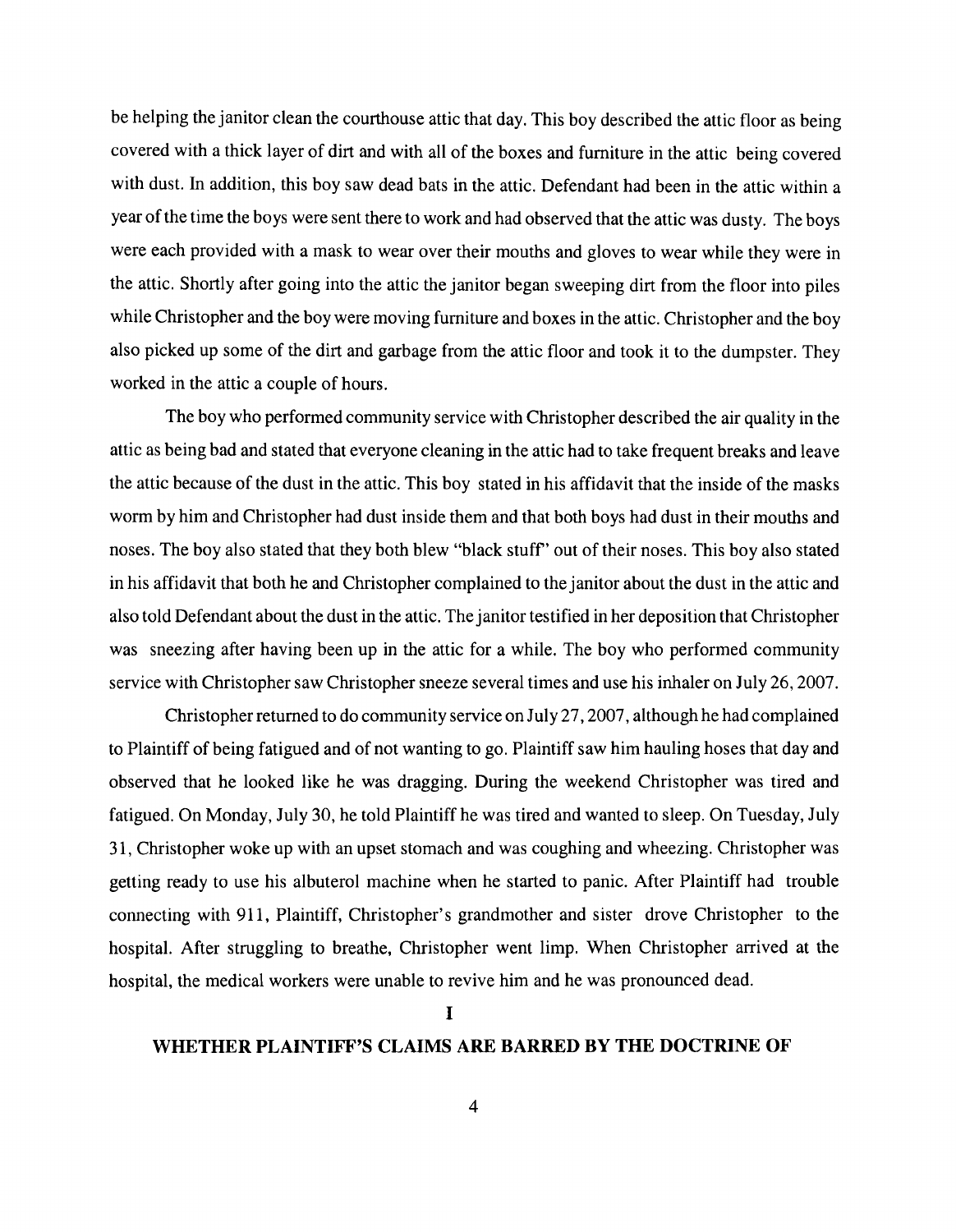### **ABSOLUTE IMMUNITY?**

Defendant asserts that all of Plaintiff's federal and state law claims are barred under the doctrine of absolute immunity because defendant is an officer whose functions bear a close association to the judicial process. Generally, persons who perform quasi-judicial functions are entitled to absolute immunity. *See Dunham v. Wadley,* 195 F.3d 1007, 1010 (8th Cir. 1999); *Anton v. Getty,* 78 F.3d 393, 395 (8th Cir. 1996). In determining whether a defendant is entitled to absolute immunity the court employs a "functional" approach and examines the nature of the functions with which a particular official or class of officials has been lawfully entrusted, and seeks to evaluate the effect that exposure to particular forms of liability would likely have on appropriate exercise of those functions. A defendant who seek exemption from personal liability on the basis of absolute immunity has the burden of showing that such exemption is justified by overriding considerations of public policy. *Forrester v. White,* 484 U.S. 219 (1988). Although there are "exceptional situations where it is demonstrated that absolute immunity is essential for the conduct of the public business," *see Butzv v. Economou,* 438 U.S. 478, 507 (1978), the Supreme Court "has generally been quite sparing in its recognition of claims to absolute immunity," *Forrester v. White,* 484 U.S. at 224.

Defendant relies upon *Hansen v. Kjellsen,* 638 N.W.2d 548 (S.D. 2002), as support for her position that she is entitled to absolute immunity. In that case the South Dakota Supreme Court held that a court services officer was entitled to absolute judicial immunity when conducting a presentence investigation and preparing the report. The South Dakota Supreme Court reasoned that a sentencing court required complete and accurate information about an offender being sentenced, and that subjecting a court services officers to harassing and vexatious litigation would not promote the free flow of information to the sentencing court. Defendant was not preparing a presentence report in this case but rather, was exercising her discretion in carrying out the sentencing court's order regarding the terms of ajuvenile's probation. Defendant's function was neither adjudicatory nor prosecutorial in nature so as to warrant absolute immunity. *See Ray v. Pickett,* 734 F.2d 370 (8th Cir.1984)(probation officer not entitled to absolute immunity in writing a report to secure a parole violator's warrant). The Defendant has not met her burden of showing that public policy justifies the application of absolute immunity in this case.

5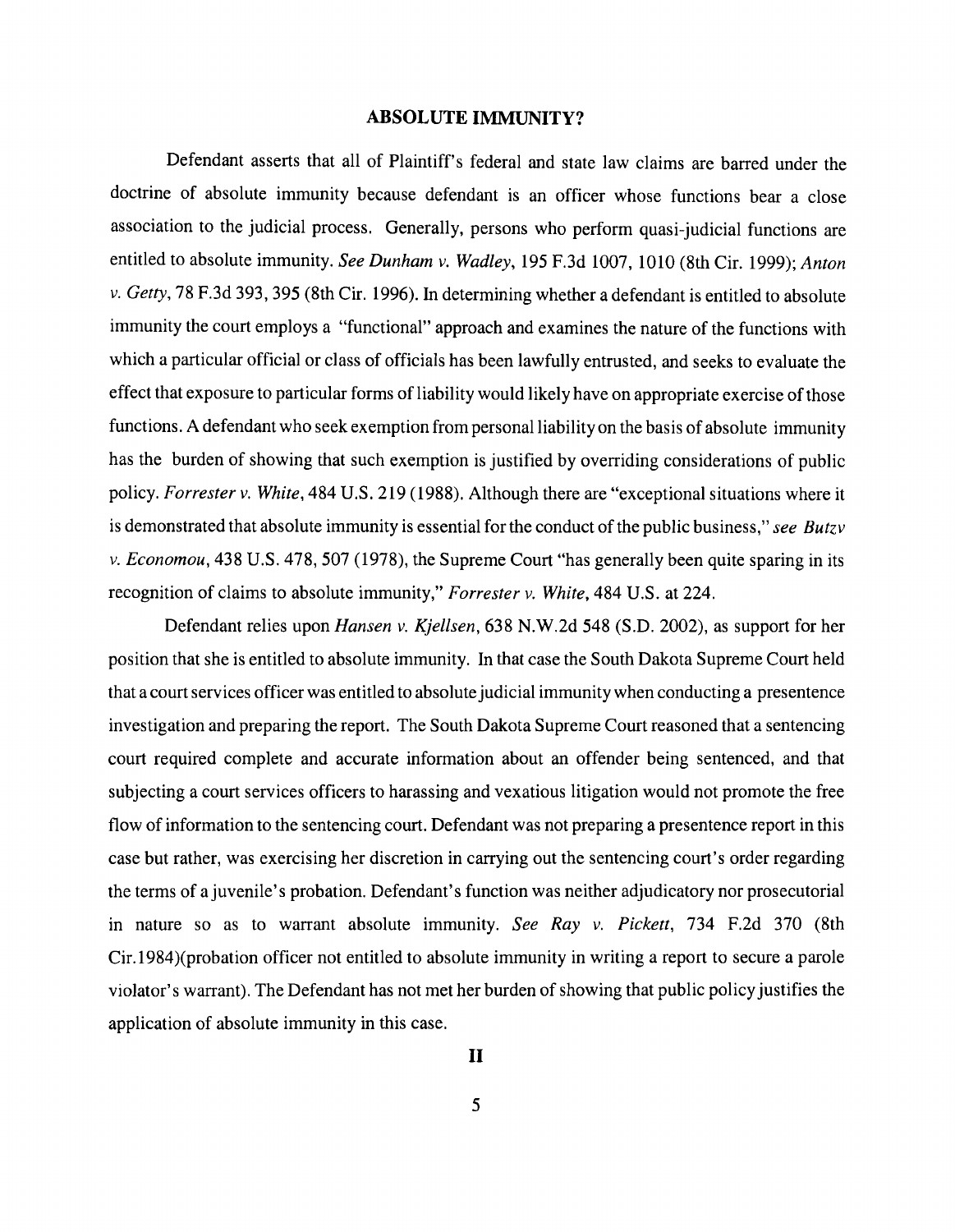## **WHETHER PLAINTIFF'S 1983 CLAIMS ARE BARRED BY THE DOCTRINE OF QUALIFIED IMMUNITY?**

Defendant contends that if she is not entitled to absolute immunity, she is entitled to qualified immunity on the 42 U.S.C. § 1983 causes of action. To state a claim under § 1983, a plaintiff must allege the violation of a right secured by the Constitution and laws of the United States, and must show that the alleged deprivation was committed by a person acting under color of state law." *West v. Atkins,* 487 U.S. 42,49 (1988). State actors, however, are "protected by qualified immunity so long as 'their actions could reasonably have been thought consistent with the rights they are alleged to have violated. '" *Gregoire v. Class,* 236 F.3d 413, 417 (8th Cir. 2000) (quoting *Anderson v. Creighton,* 483 U.S. 635, 638 (1987)). The Eighth Circuit has established the following test to determine whether a plaintiff may overcome qualified immunity: "[T]he plaintiff must 'assert a violation of a constitutional or statutory right; that right must have been clearly established at the time of the violation; and, given the facts most favorable to the plaintiff, there must be no genuine issues of material fact as to whether a reasonable official would have known that the alleged action indeed violated that right." *Gregoire* at 417 (quoting *Liebe v. Norton*, 157 F.3d 574, 577 (8th Cir. 1998)). The law is clearly established for the purpose of sovereign immunity if it gives the defendant officials "fair warning" that their conduct violated an individual's rights when the officials acted. *Hope v. Pelzer,* 536 U.S. 730, 739-40 (2002). In resolving qualified immunity claims, the courts no longer need first determine whether the facts alleged or shown by a plaintiff make out a violation of a constitutional right. *See Pearson v. Callahan,* 129 S.Ct. 808 (2009)(altering requirement set forth in *Saucier v. Katz,* 533 U.S. 194 (2001).

Prison officials may be held liable under the Eighth Amendment for denying humane conditions of confinement if they know that inmates face substantial risk of serious harm and disregard that risk by failing to take reasonable measures to abate it. *See Farmerv. Brennan,* 511 U.S. 825 (1994). Although Plaintiff has cited an unpublished decision in support of her position that a claim challenging the conditions of community service work falls within the jurisprudence developed around the Eighth Amendment right to be free from cruel and unusual punishment, *see Little v. Wylie,*  205 F.3d 1340,2000 WL 178406, \*2 (6th Cir. 2000) (unpublished decision), the Court has not been presented with and is unaware of reliable authority establishing the right of an unconfined person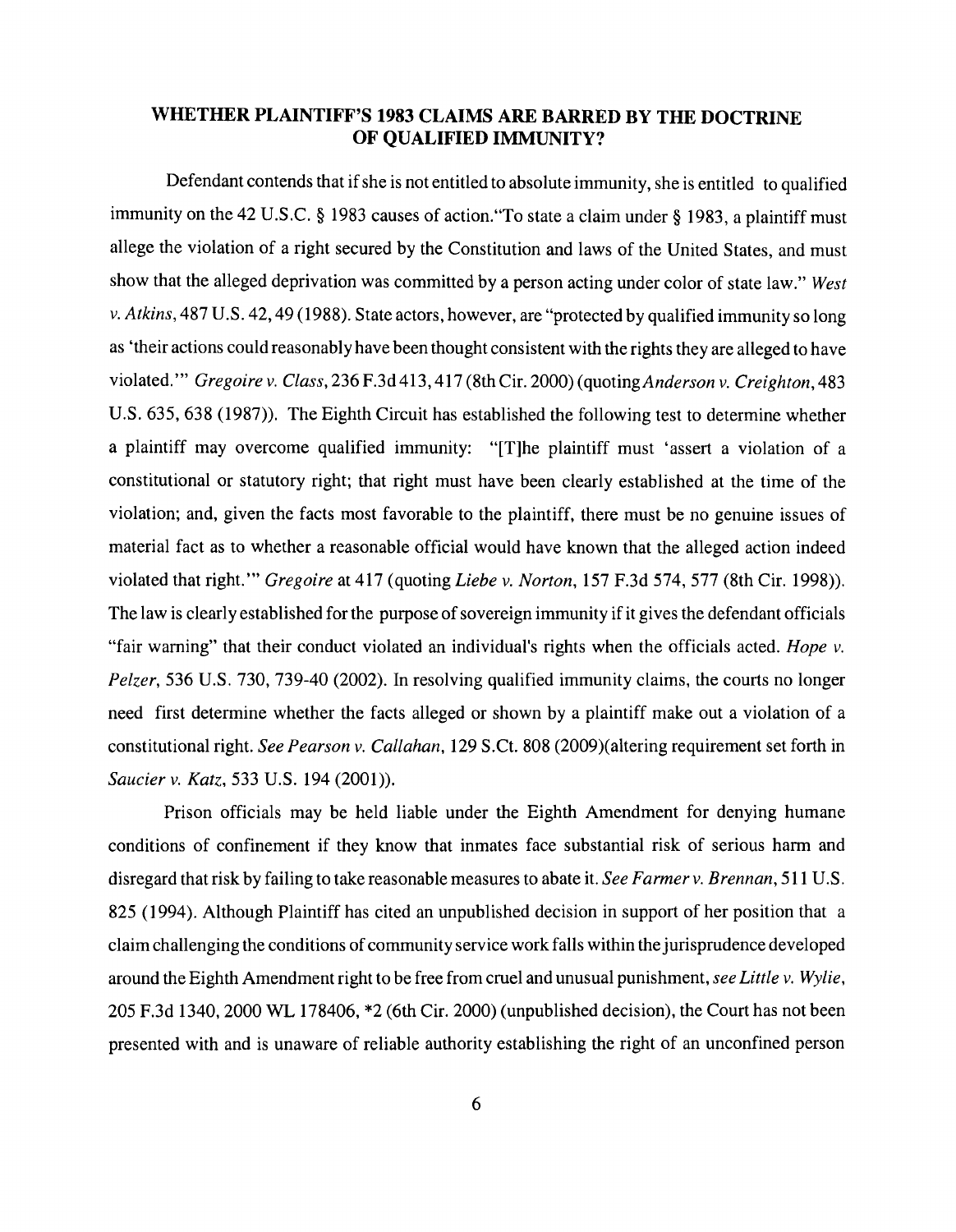performing community service to a cause of action under the Eighth Amendment for being denied humane conditions of confinement. For this reason the Court is granting summary judgment against Plaintiff on her Section 1983 claim which is based on the cruel and unusual punishment clause<sup>2</sup> of the Eighth Amendment.

Plaintiff also claims a substantive Due Process violation. With regard to a substantive Due Process violation, the Eighth Circuit has stated:

> [T]he Due Process Clause imposes a duty on state actors to protect or care for citizens in two situations: first, in custodial and other settings in which the state has limited the individuals' ability to care for themselves; and second, when the state affirmatively places a particular individual in a position of danger the individual would not otherwise have faced.

*Gregory v. City of Rogers, 974 F.2d 1006, 1010 (8th Cir.1992)(en banc), quoted in Norfleet ex rel. Norfleet v. Arkansas Dep't of Human Services, 989 F.2d 289, 293 (8th Cir.1993). In the case at hand* the Plaintiff has presented facts that the State placed Christopher in a position of danger he would not have faced if he had not been placed on probation.

The "deliberate indifference" legal standard for a § 1983 claim for a duty to provide humane conditions of confinement under the Cruel and Unusual Punishment Clause of the Eighth Amendment is also the same legal standard duty to protect claim under the Due Process Clause of the Fourteenth Amendment. *See Vaughn v. Greene County,* 438 F.3d 845,850 (8th Cir. 2006): *see also, City of Revere v. Massachusetts General Hosp.,* 463 U.S. 239 (1983)(Due Process Clause of the Fourteenth Amendment is violated by deliberate indifference to pretrial detainees for whom the State has not secured a formal adjudication of guilt). Substantive due process precludes the government from engaging in conduct that shocks the conscience. *See United States v. Salerno,* 481 U.S. 739, 746 (1987). However, "rules of due process are not subject to mechanical application in unfamiliar territory, and the need to preserve the constitutional proportions of substantive due process demands an exact analysis of context and circumstances before deliberate indifference is condemned as

 $2$  Although the Court is aware that a person on probation may assert a challenge based on the Excessive Fines Clause of the Eighth Amendment, *see United States v. Bajakajian,* 524 U.S. 321(1998), the ability of a probationer who is fined or has property forfeited to raise an Excessive Fines Clause challenge does not support the position of an unconfined probationer in bringing a 1983 cause of action for inhumane conditions of confinement.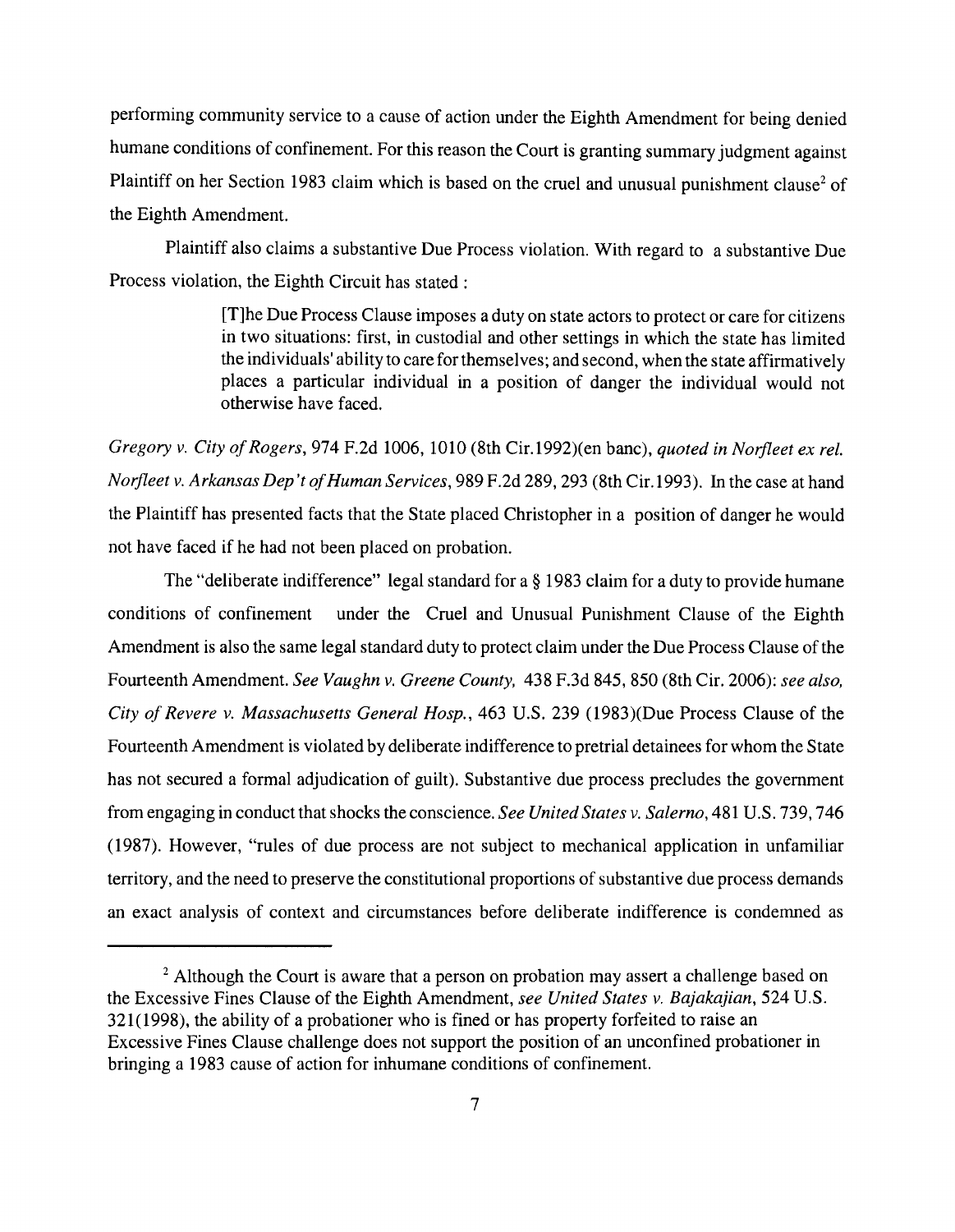conscience shocking." *County of Sacramento v. Lewis.* 523 U.S. 833, 834 (1998). The Due Process Clause of the Fourteenth Amendment does not transform every tort committed by a state actor into a constitutional violation. *DeShaney v. Winnebago County Dept. of Social Services*, 489 U.S. 189, 202 (1989).

In a case such as this, where a Defendant acts under circumstances in which actual deliberation is practical, the conduct may shock the conscience of a federal judge only if she acted with "deliberate *indifference."Moore v. Briggs,* 381 F.3d 771, 773 (8th Cir. 2004). The Supreme Court has recognized that "conduct deliberately intended to injure in some way unjustifiable by any government interest is the sort of official action most likely to rise to the conscience-shocking level," but whether the conscience-shocking level "is reached when culpability falls between negligence and intentional conduct is a matter for closer calls." *County of Sacramento,* 523 U.S. at 834 (citing *Daniels v. Williams,* 474 U.S. 327, 331 (1986)).

In the context of a custodial relationship created by a child being placed in foster care the Eighth Circuit has explained:

> In the context of this custodial relationship, a substantive due process violation will be found to have occurred only if the official conduct or inaction is so egregious or outrageous that it is conscience-shocking. *Burton v. Richmond,* 370 F.3d 723,729 (8th Cir.2004). When deliberation is practical, the officials' conduct will not be found to be conscience-shocking unless the officials acted with deliberate indifference. *Moore,*  381 F.3d at 773. Deliberate indifference will be found only if the officials were aware of facts from which an inference could be drawn that a substantial risk of serious harm existed and the officials actually drew that inference. *Id.* at 773-74. Mere negligence or even recklessness by a public official is not enough to shock the judicial conscience. *S.s. v. McMullen,* 225 F.3d 960,964 (8th Cir.2000) (en banc).

*James ex rel. James v. Friend,* 458 F.3d 726, 730 (8th Cir. 2006). In a custodial setting the State's "affirmative duty to protect arises not from the State's knowledge of the individual's predicament or from its expressions of intent to help him, but from the limitation which it has imposed on his freedom to act on his own behalf." *DeShaney,* 489 U.S. at 200. Although a sixteen-year-old ordered to perform 20 hours of community service does not have the same limitation placed on his freedom to act on his own behalf as does a child placed in foster care, Plaintiff has not established conscience-shocking conduct even if viewed under the standard that is applied when a child is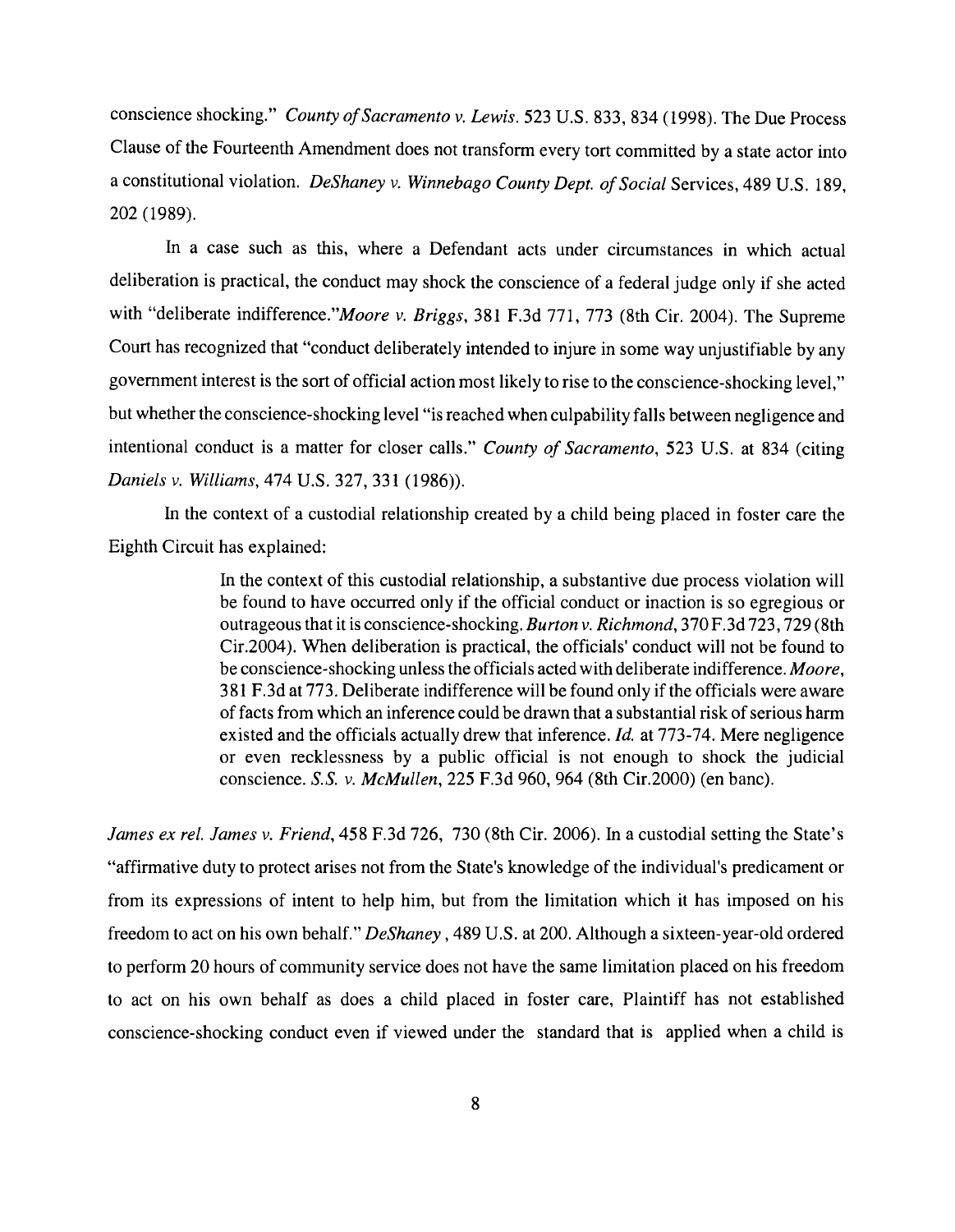placed in foster care.

Defendant's conduct, although it may well have been negligent, is not conduct or inaction that is so egregious or outrageous that it is conscience-shocking. Christopher was at the lowest level on the risk scoring and contact guidelines for an adjudicated juvenile, and Plaintiff was given the opportunity to recommend community service placements for Christopher. Viewing the evidence in the light most favorable to Plaintiff, Defendant was aware that an asthmatic teenager, outfitted with a mask and gloves, was helping the janitor clean the attic for at least two hours. While facts have been presented that Defendant was "aware of facts from which an inference could be drawn that a substantial risk of serious harm existed," the evidence does not support a finding that Defendant "actually drew that inference." *See James ex reI. James v. Friend,* 458 F.3d at 730. The Court cannot find that in total, Defendant's conduct shocks the conscience. *See Avalos v. City of Glenwood*, 382 F.3d 792, 799 (8th Cir. 2004). Defendant is thus entitled to qualified immunity.

#### **III**

## **WHETHER PLAINTIFF'S STATE LAW CLAIMS SHOULD BE DISMISSED BASED UPON SOVEREIGN IMMUNITY?**

In Defendant's Supplemental Briefin Support ofher Motion for Summary Judgment (Doc.27) she argues that Plaintiff's state law claims, if not dismissed pursuant to absolute immunity, should be dismissed pursuant to state sovereign immunity. In South Dakota, employees of public agencies who are sued in an individual capacity are entitled to immunity when they perform discretionary functions, but not when they perform ministerial functions. *Casazza v. South Dakota,* 616 N.W.2d 872,875 (S.D. 2000).The South Dakota Supreme Court has recognized the "difficulties inherent" in analyzing the "ministerialldiscretionary dichotomy." *Hansen v. South Dakota Dept. of Transp.,* 584 N.W.2d 881, 886 (S.D. 1998). "[T]he determination as to whether an official has acted in his or her discretion or capacity, and therefore is entitled to immunity, is not subject to a fixed, invariable rule, but instead requires a discerning inquiry into whether the contributions of immunity to effective government in the particular context outweigh the perhaps recurring harm to individual citizens ...  $\therefore$   $Id.$ 

In determining whether an employee's function is discretionary or ministerial, a court is to consider the following factors: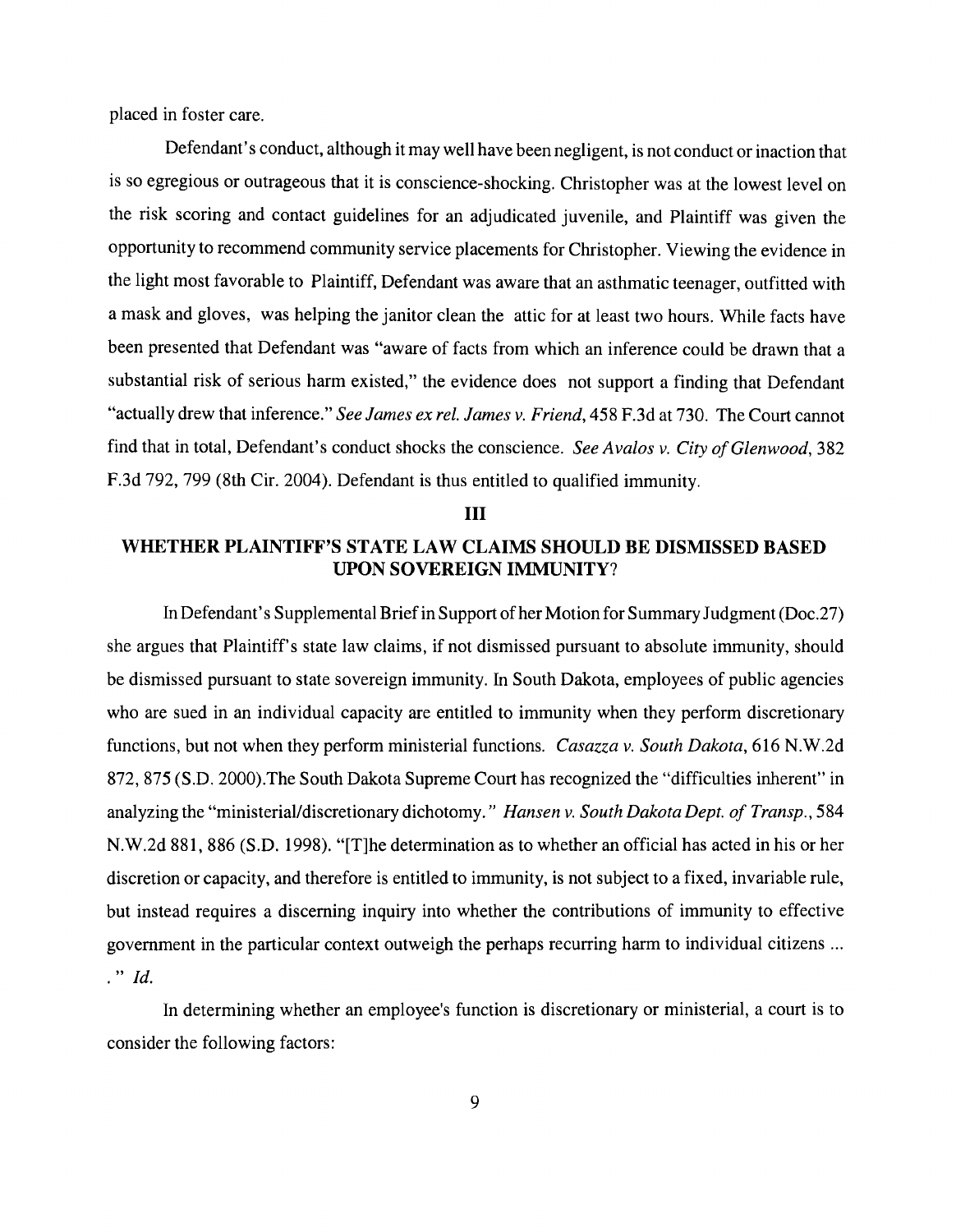(1) The nature and importance of the function that the officer is performing;

(2) The extent to which passing judgment on the exercise of discretion by the officer will amount necessarily to passing judgment by the court on the conduct of the coordinate branch of government;

(3) The extent to which the imposition of liability would impair the free exercise of her discretion by the officer;

(4) The extent to which the ultimate financial responsibility will fall on the officer;

- (5) The likelihood that harm will result to members of the public if the action is taken;
- (6) The nature and seriousness of the type of harm that may be produced; and
- (7) The availability to the injured party of other remedies and other forms of relief.

*National Bank of South Dakota v. Leir,* 325 N.W.2d 845, 848 (S.D. 1982)(action against social workers for their alleged negligent placement and supervision of minors in a foster home was not barred by sovereign immunity).

The South Dakota Supreme Court has pointed out that in determining whether or not an act is ministerial, the courts "must weigh the consequence immunity has on effective government with the potential to harm individuals." *King ex rel. King v. Landguth,* 726 N.W.2d 603, 608 (S.D. 2007). In making this inquiry, the courts examine "the nature of the official's duties, the extent to which the acts involve policy making or the exercise of professional expertise and judgment, and the likely consequences of withholding immunity." *Wulfv. Senst,* 669 N.W.2d 135, 143 (S.D. 2003). Upon reflection, the Court comes to the conclusion that the acts of the Defendant are discretionary rather than ministerial. As is recognized by the South Dakota Supreme Court, that sometimes is not an easy distinction to make. Here, the Defendant as a State Court Services Officer had to supervise the performance of 20 hours of court-ordered community service by the decedent minor. What would properly comprise that community service by the minor was something for the exercise of professional expertise and judgment by the Defendant Court Services Officer subject to the limitations of the law. Those decisions do not involve policy making but they were surely the exercise of professional expertise and judgment.

Many things that are done by a court services officer do require the exercise of professional expertise and judgment and other types of their work would be ministerial in nature so the inquiry is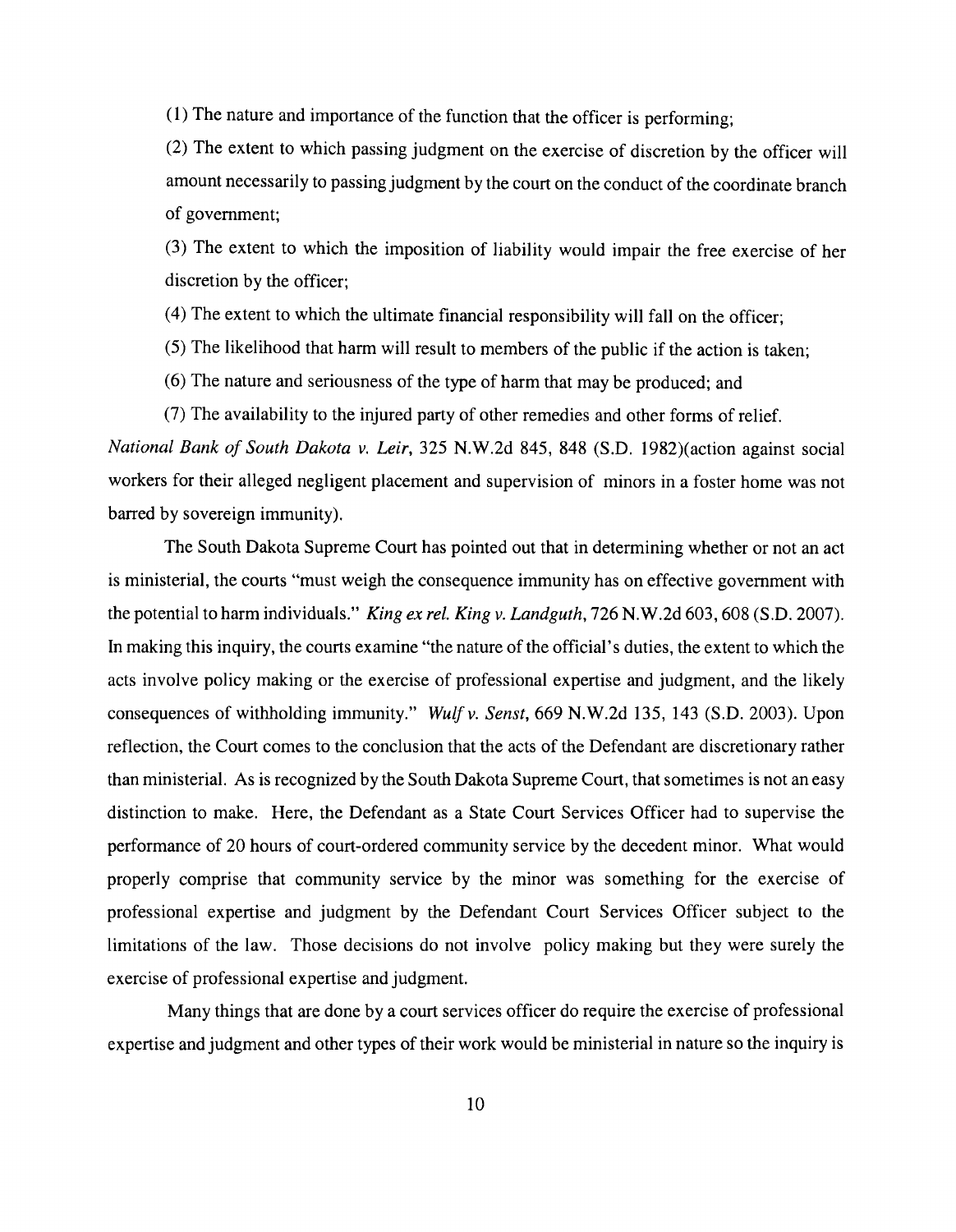a fact specific inquiry as to what the acts in question involve. The acts here involve the Defendant Court Services Officer using her discretion and professional judgment. The carrying out of the Court-ordered supervision here is a typical function to be carried out by a trained court services worker. The likely consequence of conferring no immunity for this portion of court service officers' duties would expose them to litigation that would be expensive for them to personally defend even if ultimately no damages were awarded personally against them. The nature of supervision of a defendant by a Court Services Officer, given the difficulties that often arise, would sometimes invite litigation, especially since no action could be brought against the sentencing judge. A person under supervision is not normally as dependent for their health and safety upon the acts of a court services officer as is somebody who is incarcerated and under the complete control of a jailer or prison personnel. Accordingly, the conference of immunity in this situation has less potential to harm individuals but yet is necessary for effective government.

In carrying out the general requirements of a dispositional order of a circuit court judge, abiding by the general requirements of S.D.C.L.  $\S 26-8C-7(3)$ , and selecting and placing a juvenile in a particular type of community service, a court services officer by necessity employs a substantial amount of discretion and the use of professional expertise and judgment. Some other acts and

(Emphasis added).

<sup>3</sup>S.D.C.L. § 26-8C-7 provides in part:

If a child has been adjudicated as a delinquent child, the court shall enter a decree of disposition according to the least restrictive alternative available in keeping with the best interests of the child. The decree shall contain one or more of the following alternatives:

<sup>(3)</sup> The court may place the child on probation under the supervision of a court services officer or another designated individual. The child may be required as a condition of probation to report for assignment to a supervised work program, provided the child is not deprived of the schooling that is appropriate for the child's age, needs, and specific rehabilitative goals. The supervised work program shall be of a constructive nature designed to promote rehabilitation, appropriate to the age level and physical ability of the child. and shall be combined with counseling by the court services officer or other guidance personnel. The supervised work program assignment shall be made for a period of time consistent with the child's best interests, but for not more than ninety days[.]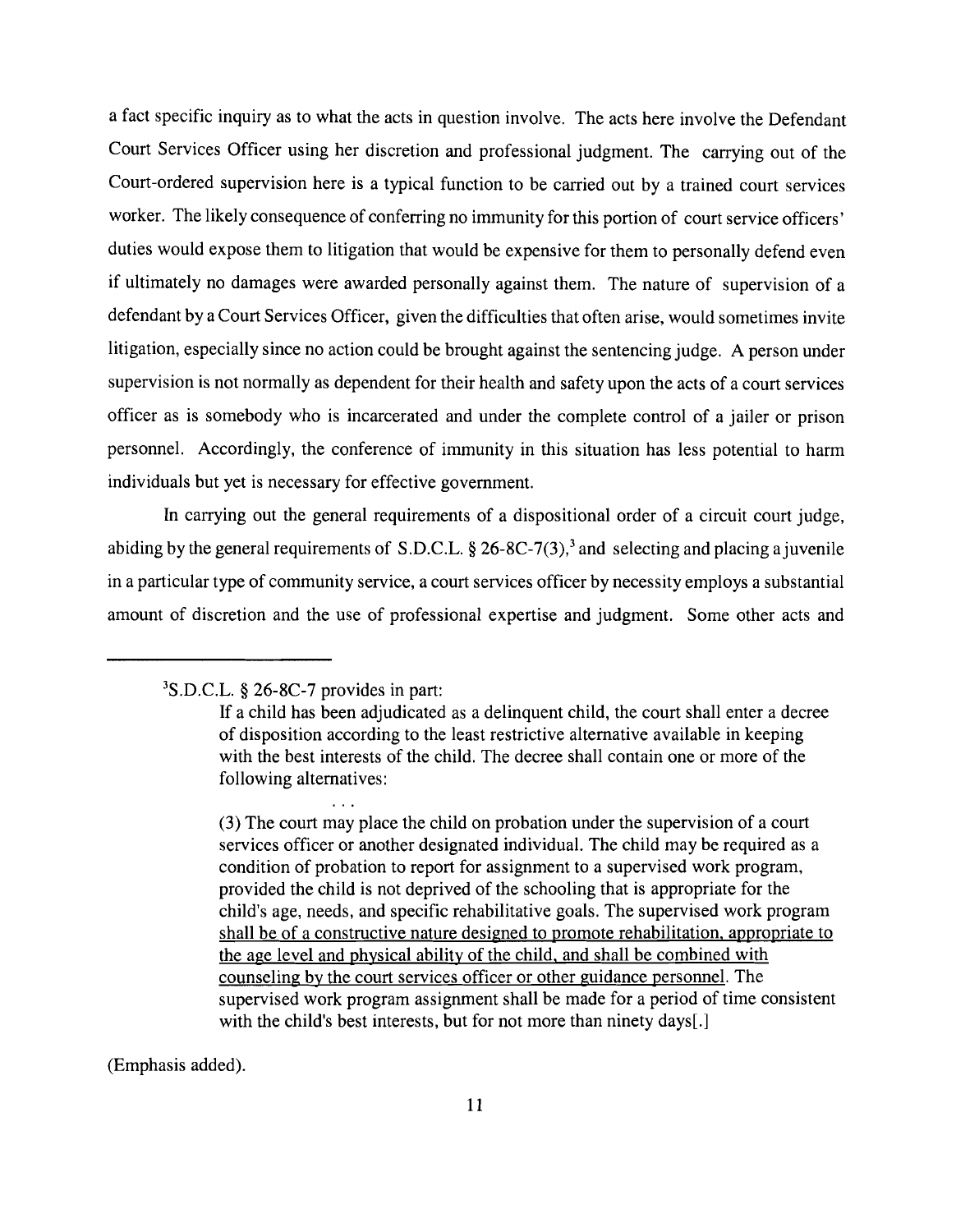functions of a probation officer could be ministerial in nature, but these are not. Granting immunity to a court services officer acting in her capacity under the facts of this case is critical to the effective functioning of the judicial system in implementing sentences of probation. For this reason the Court is granting Defendant's motion for summary judgment on the state claims on the basis of sovereign immunity.

#### **IV**

# **WHETHER DEFENDANT IS ENTITLED TO SUMMARY JUDGMENT ON PLAINTIFF'S CLAIM FOR NEGLIGENT INFLICTION OF EMOTIONAL DISTRESS OF A BYSTANDER?**

Defendant contends that in addition to being entitled to summary judgment on the basis of sovereign immunity she is entitled to summary judgment on Plaintiff's cause of action for negligent infliction of emotional distress because Plaintiff was not within the zone of danger required by South Dakota law. Defendant relies upon the holding in *Nielson v. AT* & *T Corp.,* 597 N.W.2d 434 (S.D. 1999). The *Nielson* case involved a mother of a horse rider who was riding horse with her daughter when her daughter's horse tripped in a cable trench, somersaulted and landed on the daughter. The mother witnessed the fatal accident. In reversing summary judgment against the mother in her cause of action for negligent infliction of emotional distress, the South Dakota Supreme Court defined the requirements for negligent infliction of emotional distress of a bystander as follows:

> [W]e hold that South Dakota law recognizes a bystander's claim for negligent infliction of emotional distress caused by contemporaneous observation of the serious injury or death of a third party with whom the bystander has a close relationship. The bystander must be within the zone of danger. However, the emotional distress suffered may be caused by fear for the third person and need not be caused by the bystander's fear for his or her own safety. The negligently inflicted emotional distress must be accompanied with physical manifestations.

597 N.W.2d at 441. Although this holding was restricted to the facts of the *Nielson* case the Court concludes that the Supreme Court's analysis of zone of danger precludes Plaintiff from recovering under her bystander negligent infliction of emotional distress claim. Plaintiff was not present when the alleged negligent act of causing Christopher to be in the dust-filled attic occurred. Witnessing his